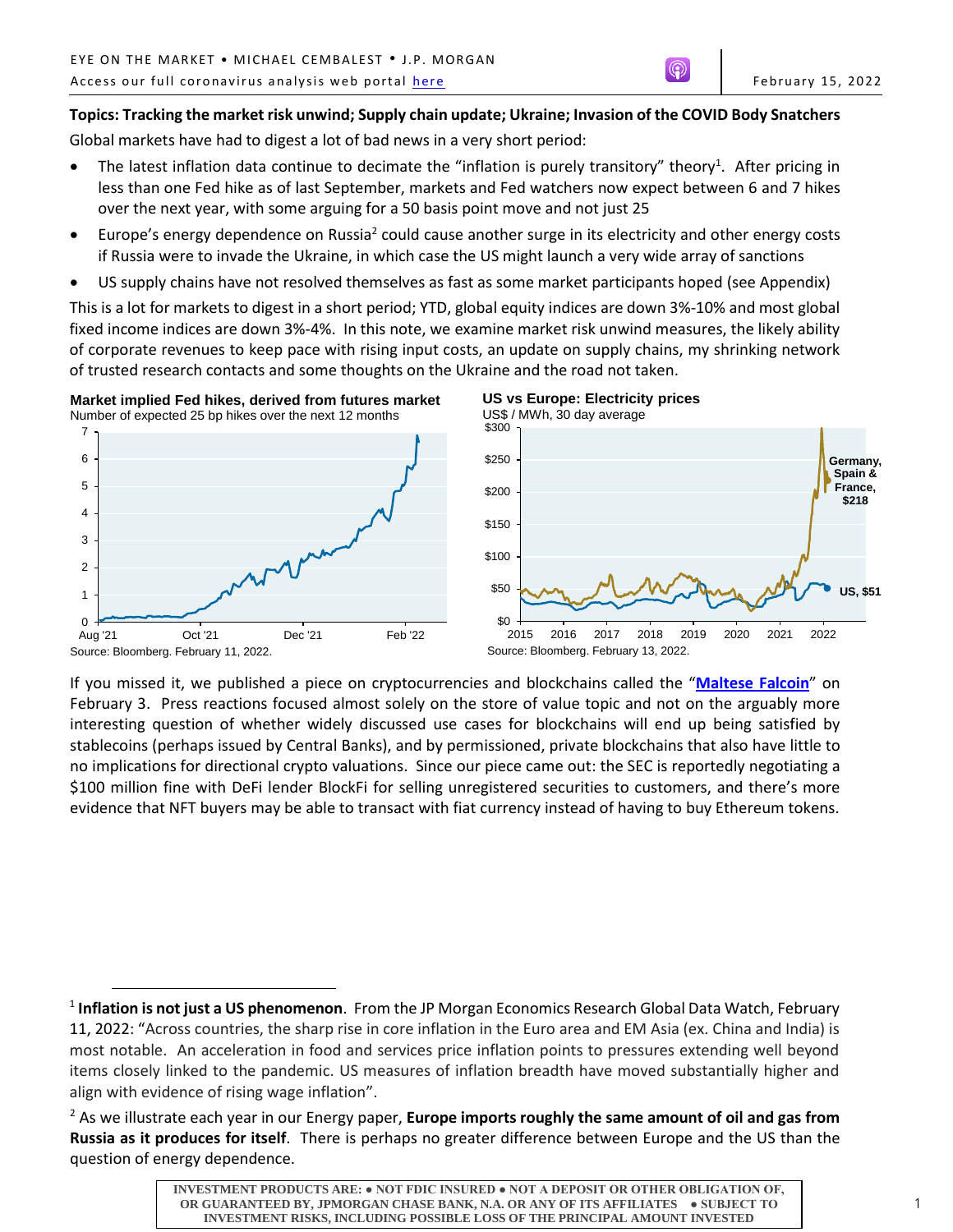**Let's start with some risk unwind measures**. The first chart shows an estimate from JP Morgan Global Market Strategy Research on the large overweight position that investors hold in credit that built up over the last decade<sup>3</sup>. This can be laid at the doorstep of the Fed for engineering the longest period of negative real rates since the 1860's. Unfortunately, the unwind of the credit overweight has a long way to go.

**The equity repricing is further along**. The second chart shows the decline in stocks heavily owned by retail investors, whose returns are now converging back to the S&P 500. As for the S&P, its forward P/E valuations have declined from peak levels along negative 10 year real interest rates; although to be clear, valuations are still high in any historical context. The fourth chart shows something even more striking: the average stock in the NASDAQ is now down 42% from its peak, with many down 70% or more. The fifth chart shows other low water marks: I'm unsurprised that the SPAC market and its gaggle of adversely selected IPOs marked the beginning of the end for overpriced stocks, and for repricing of renewable and fintech stocks as well.

**If we do get a 50 bps Fed hike in March and some additional equity market capitulation, that could represent an attractive equity market entry point.** We're getting closer to one now even without that.



80

Source: Bloomberg. February 11, 2022.

Aug '20 Nov '20 Feb '21 May '21 Aug '21 Nov '21 Feb '22

100

 $\overline{a}$ 

 $\Omega$ 50

>95% >90% >85% >80% >75% >70% >65% >60% >55% >50% >45% >40% >35% >30% >25% >20% >15% >10% >5% >0%

Source: Bloomberg, JPMAM. February 11, 2022. N = 2915.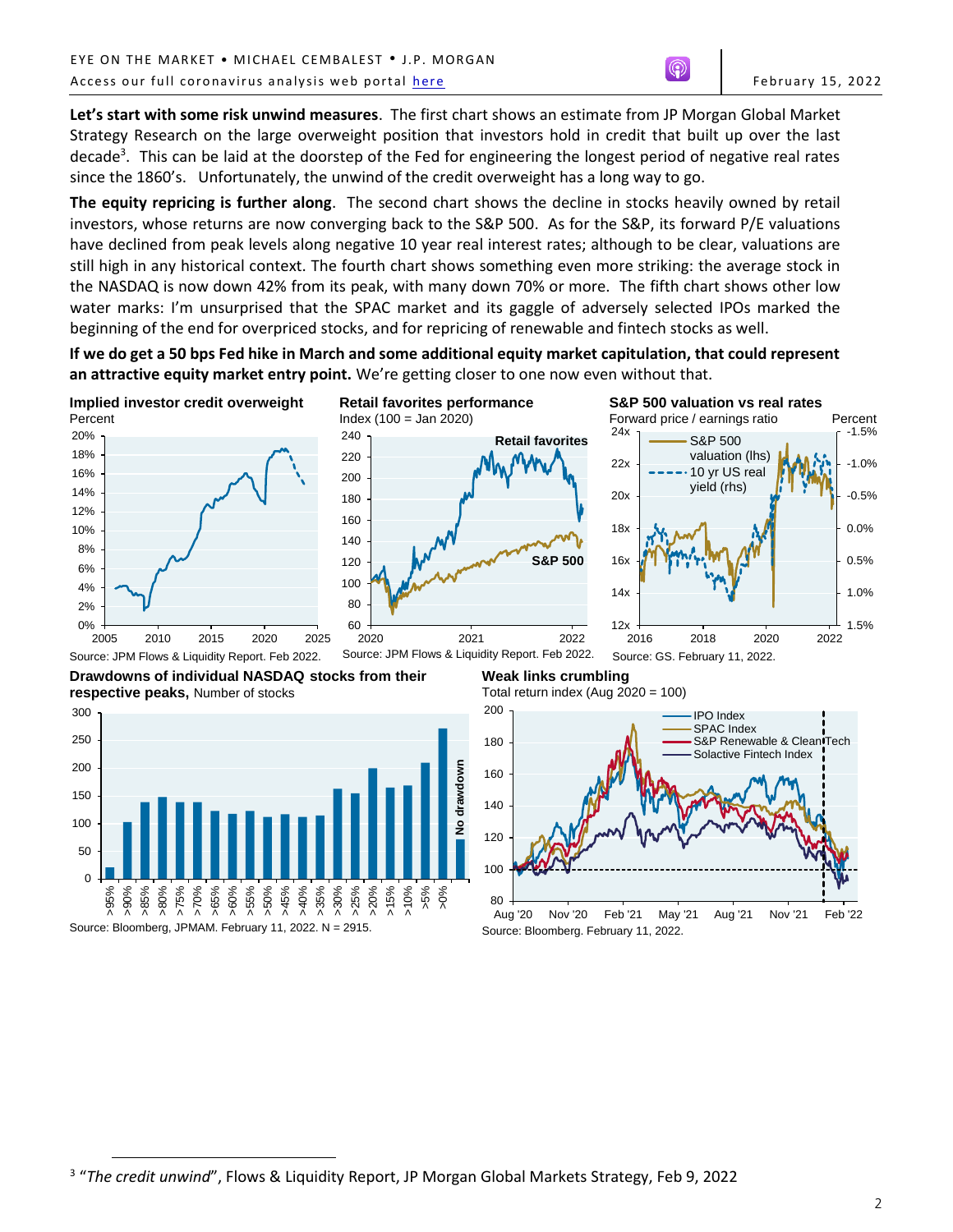**The good news for investors**: **the impact of rising input costs on profits may be overstated**. As shown below in some interesting work from Empirical Research, there is almost a 1:1 connection between rising costs of goods sold (which includes most labor costs) and rising revenues over the last 70 years. The link between rising SG&A expenses and revenues is strong as well, although not as tight as the link with COGS. What does this all mean? **Rising costs by themselves do not result in lower margins and poor equity market returns**; from 1987 to 2022, equity market returns were almost identical regardless of the level of median wage growth<sup>4</sup>.

The more important question is whether a recession is coming, which is way more predictive of a deeper sustained rout in equity markets. **And on that front, I do not see a recession in the cards for 2022**. I still think US real GDP growth will be ~3% this year as production rises to match higher levels of consumption. The latest capital spending surveys still point in this direction.





Source: Empirical Research. Feb 9, 2022. Ex. financials, real estate & utilities.





**Annual change in S&P 500 revenue and SG&A** y/y % change



**US small businesses planning to increase capex**

Net % of small business survey respondents



**Obviously, a Ukraine invasion could interrupt a capital spending recovery and destabilize markets**. A lot would depend on what sanctions are adopted. Here are the kind of sanctions reportedly contemplated by the US:

- Export controls to prevent countries from selling products with US content to Russia (Huawei penalty)
- Adding Russian companies and individuals to a "prohibited transactions list" with US individuals, companies and specifically banks
- Prohibitions on US securities firms from underwriting or transacting in Russian sovereign debt
- Blocking Russia from transacting in the Swift payments network
- Delaying the Nord Stream 2 pipeline

 $\overline{a}$ 

<sup>4</sup> See Exhibit 22 in "*The Yield Curve and the Equity Market*", Empirical Research Partners, February 11, 2022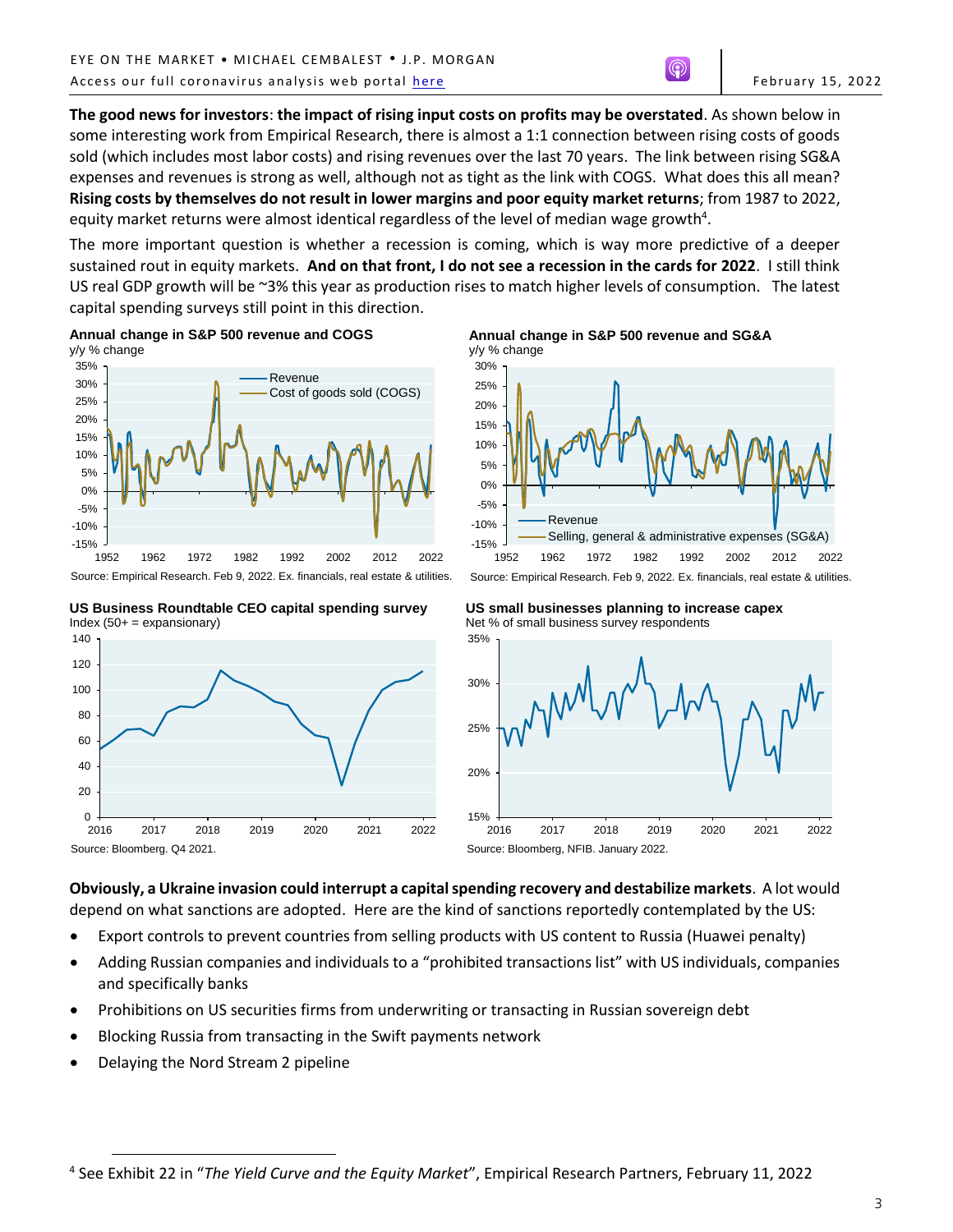The full imposition of this sanctions list could be very disruptive for markets, at least in the short term, given likely Russian retaliation via energy supplies. I'm dubious of Europe's ability to withstand a protracted twosided sanctions and trade war with Russia given its energy dependence cited earlier.

**On the Ukraine itself**, last weekend I reread John Mearsheimer's essay from 2014 in Foreign Affairs magazine, entitled "*Why the Ukraine Crisis Is the West's Fault: The Liberal Delusions That Provoked Putin*" 5 . The piece reviews how we got here and what policy options might have been chosen instead.

The story begins with the Clinton Administration's NATO enlargement in the 1990's, an expansion of more territory than French, German and Italian land mass combined. Mearsheimer cites George Kennan, an architect of the US post-war policy of Soviet containment, on NATO's enlargement in 1998: "I think the Russians will gradually react quite adversely and it will affect their policies. I think it's a tragic mistake. There was no reason for this whatsoever. No one was threatening anyone else". Ten years later in 2008, NATO leaders announced that "Georgia and Ukraine would become members of NATO". The Russians made clear at the time that red lines had been crossed, which the US and Europeans mostly ignored. In 2013, the president of a US-bankrolled organization working in the Ukraine to draw it into the Western orbit wrote in the Washington Post, "Ukraine's choice to join Europe will accelerate the demise of the ideology of Russian imperialism that Putin represents. Russians, too, face a choice, and Putin may find himself on the losing end not just abroad but within Russia itself." These predictions have not aged well.

**Since the 1990's, there has been a battle between Liberalism and Realism in Western foreign policy circles on the Ukraine**. Depending upon what happens now to the Ukraine, which the West has made clear it will not defend militarily<sup>6</sup>, the Realists might turn out to be right. That's why Mearsheimer concluded in his essay that some sort of "Finlandization" of the Ukraine would be a better outcome for all sides.



 $\overline{a}$ 



<sup>&</sup>lt;sup>5</sup> John Mearsheimer is a Distinguished Service Professor of Political Science at the University of Chicago

<sup>6</sup> When the Ukraine abandoned its nuclear weapons 30 years ago, the **Budapest Memorandum** offered Ukraine security assurances against the future use of force by the US, UK and Russia. But the Memorandum only required signatories to raise any issues with the UN Security Council; it was not a defense treaty and the US has stated in the past that it is not legally binding.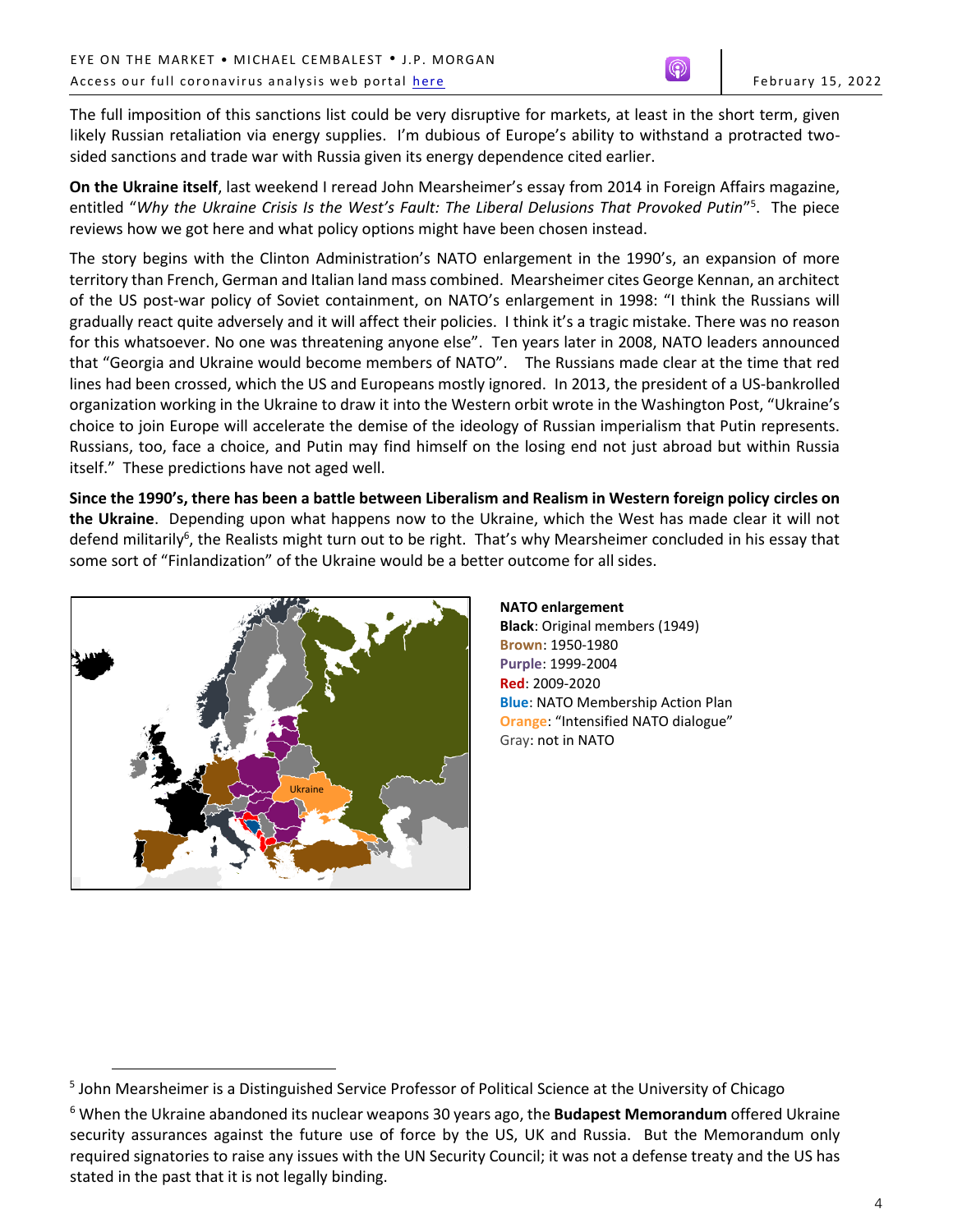# **Invasion of the COVID Body Snatchers: another one bites the dust**

What should I do when a research firm whose work I respect, value and pay for ventures into irresponsible and poorly vetted COVID commentary? Like the 1956 film *Invasion of the Body Snatchers*, seemingly normal individuals start behaving strangely and all of a sudden, they become pod people. The latest episode involves a firm whose work I often cite. In a recent public note and email exchange, one of its principal authors argued the following:

**[A] COVID vaccines may not work that well.** Yes, data from health agencies across the developed world show much higher hospitalization, ICU and mortality outcomes for unvaccinated people. But this data is unreliable, mostly since unvaccinated cohorts are not comparable to vaccinated ones. Why? A large number of unvaccinated people are frail, sicker individuals with cancer and heart conditions that prevent them from being vaccinated even if they want to be!

- There is so much that's wrong here. First, COVID vaccines work very well in the elderly, the sick and most immunocompromised people; that's why there are very few for whom COVID vaccines are not recommended
- Second, their description of the unvaccinated is completely off-base. The unvaccinated in the US tend to be younger people whose decisions are driven by lack of trust in the gov't, lack of trust in vaccines, the belief that vaccines are unnecessary and concerns about myocarditis and other side effects<sup>7</sup>. In the UK, people are vaccinated and boosted in order of their age and vulnerability (UK vaccines are solely available through the NHS). As a result, the UK vaccinated cohort is *more* frail and elderly than the unvaccinated
- My contacts at the Scripps Institute for biomedical sciences described their assertions as "patently false and unsupported by data", and contacts at the La Jolla Institute of Immunology described them as "silly/bogus"

**[B] Difficulty in measuring flu vaccine efficacy is also proof that COVID vaccine efficacy figures are not reliable**. The healthier two thirds of a typical retirement home get the flu vaccine while the weakest third are told by their doctors to not take the flu vaccine. As a result, deaths are disproportionally higher in the weak third than in the healthier two thirds, rendering flu vaccine efficacy measures much less meaningful. Same for COVID!

- Yikes. First of all, doctors generally do recommend the flu vaccine for frailer adults. It does not provoke a strong antibody response (in part since it has no adjuvant), and it's extremely well tolerated by the aged and frail
- Second, according to a Professor of Epidemiology I contacted at Harvard's School of Public Health, flu and COVID vaccine efficacy error terms are not comparable. Flu vaccine efficacy can be difficult to measure<sup>8</sup>. But the same is much lesstrue for COVID; for reasons related to genetic testing and identifiable variants, COVID vaccine efficacy studies yield results that are very similar to more rigorous randomized control trials and observational studies with strict controls. Bottom line: a "flippant and facile" comparison with little basis in actual scientific data

**[C] Why are COVID mortality rates so much higher in the developed world than in the developing world whose vaccination rates are so much lower?** Another sign that COVID vaccines don't work well!

• If you can use Google, it would take you all of 5 minutes to see why this comment is so poorly informed, and callous as well. Overall death rates in many EM nations have been *much* higher than normal. According to most demographers, these elevated death rates are picking up COVID mortality that country health agencies are not properly identifying. See charts on the following page for estimates of actual COVID mortality levels

**So, what will I do with their research now?** I will still read it since their work is generally good. That said, my prior unquestioned confidence in their work is gone, and I will do a lot more checking and verifying. As for any personal relationships with their researchers, those might be gone too. mRNA vaccines are estimated to have saved one million lives in the US in 2021<sup>9</sup>, and I trust the people who work on such estimates a lot more than people creating their own narratives as they go along. As I get older, my personal world is shrinking. I distance myself from people

 $\overline{a}$ 

[https://www.kff.org/coronavirus-covid-19/poll-finding/kff-covid-19-vaccine-monitor-profile-of-the-unvaccinated/](https://secureweb.jpmchase.net/readonly/https:/www.kff.org/coronavirus-covid-19/poll-finding/kff-covid-19-vaccine-monitor-profile-of-the-unvaccinated/)

 $<sup>7</sup>$  None of these sources cite pre-existing medical conditions as a major reason why people are unvaccinated:</sup>

[https://www.cdc.gov/vaccines/imz-managers/coverage/adultvaxview/pubs-resources/sociodemographic-factors-covid19](https://secureweb.jpmchase.net/readonly/https:/www.cdc.gov/vaccines/imz-managers/coverage/adultvaxview/pubs-resources/sociodemographic-factors-covid19-vaccination.html) [vaccination.html](https://secureweb.jpmchase.net/readonly/https:/www.cdc.gov/vaccines/imz-managers/coverage/adultvaxview/pubs-resources/sociodemographic-factors-covid19-vaccination.html)

[https://www.census.gov/library/stories/2021/12/who-are-the-adults-not-vaccinated-against-covid.html](https://secureweb.jpmchase.net/readonly/https:/www.census.gov/library/stories/2021/12/who-are-the-adults-not-vaccinated-against-covid.html) [https://www.washingtonpost.com/politics/2021/11/16/party-divide-vaccination/](https://secureweb.jpmchase.net/readonly/https:/www.washingtonpost.com/politics/2021/11/16/party-divide-vaccination/)

<sup>8</sup> "*Lessons from vaccine effectiveness and impact studies*", Lipsitch (Harvard) et al, Int'l Journal of Epidemiology, 2016

<sup>9</sup> "*The US COVID-19 Vaccination Program at One Year: How Many Deaths and Hospitalizations Were Averted?*", Commonwealth Fund, Eric Schneider (M.D., M.Sc.) December 2021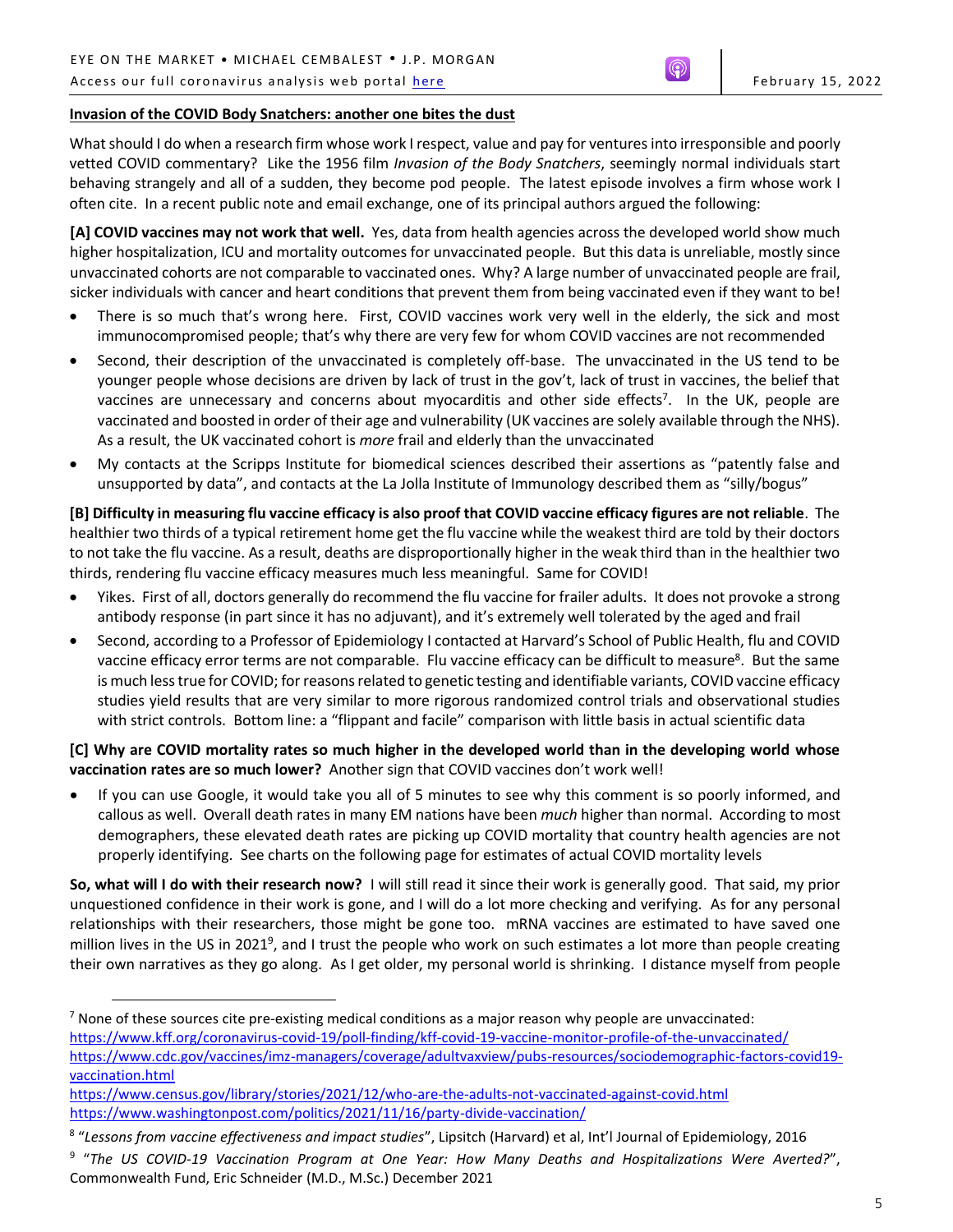on the far right and the far left, and now I distance myself from people who use stylized pseudo-facts and sloppy research to push a given agenda. Life is too short for that.

Michael Cembalest JP Morgan Asset Management

# *Estimating COVID mortality*

In many countries, strained healthcare systems are unable to accurately track COVID deaths. More than 100 countries do not collect reliable statistics on expected or actual deaths at all, or do not release them in a timely manner. Some demographers estimate COVID deaths by looking at deaths from all causes vs trend, rather than just at reported COVID deaths. The first chart compares the two; the farther above the line a country is, the more its excess deaths in 2020 exceeded reported COVID deaths. Many of the highest outliers are EM countries.

The second set of charts shows estimates of COVID mortality derived from a machine learning model. Again, estimated COVID death levels for lower middle income countries are much higher than reported ones, despite the fact that many of these countries have average population ages that are far below US and European levels (a key factor affecting COVID mortality). No approach is perfect, and demographers argue over models; but they all agree that developing country COVID deaths are massively underreported.

So, if you ask why the EM world has much lower death rates despite less vaccination, all that shows is a lack of understanding of basic pandemic research, even now two full years after the pandemic began.



**Excess total mortality vs reported COVID mortality, Feb 2020 - Dec 2020** Excess mortality per mm vs 2015 - 2019 trend

## **High income countries**





**Upper middle income countries** Deaths per mm





"*Exploring the Gap between Excess Mortality and COVID Deaths in 67 Countries*", San Marchi (University of Bologna) et al, JAMA Network Global Health Research Letter, July 2021

"*The pandemic's true death toll: millions more than official counts*", Nature, January 2022

## **Lower middle income countries** Deaths per mm



Source: The Economist, Nature. January 18, 2022.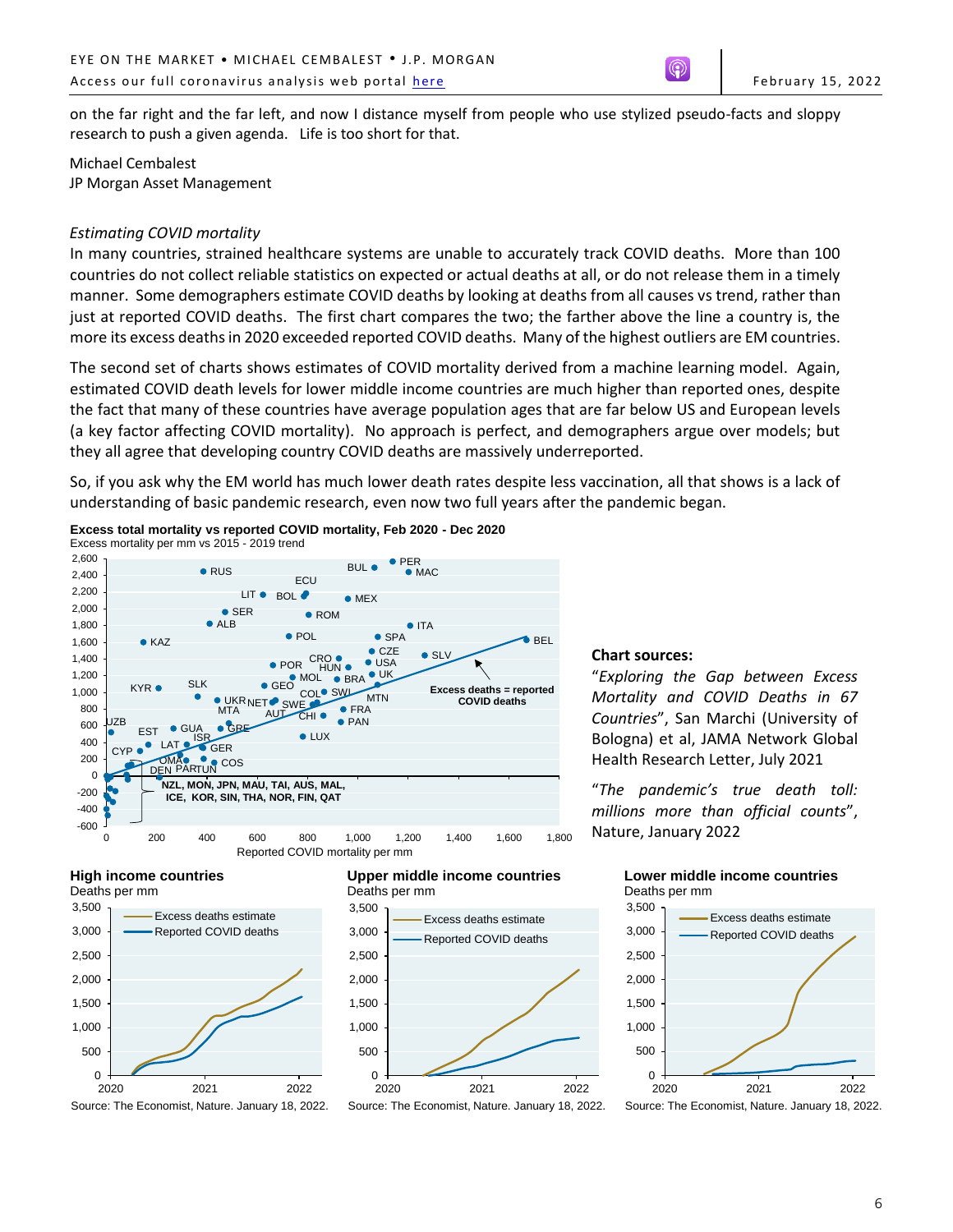Access our full coronavirus analysis web portal here **the contract of the Fermi analysis web** portal here **Fermi analysis web** port all here the state of the February 15, 2022

## **Appendix: supply chain conditions still very tight, some signs of modest improvement from peak levels**







1998 2002 2006 2010 2014 2018 2022 Source: Bloomberg, JP Morgan Economic Research. January 2022.

### **Truckstop market demand index**



Source: Bloomberg. February 4, 2022.

**Shipping rates**





Source: Cornerstone Macro, Bloomberg. February 13, 2022.

#### **Auto production by region**

Millions of units, trailing 12 month sum



Source: Automotive News, regional automobile manufacturers associations, JPMAM. January 2022.

#### **Average air freight rates** US\$ / kg



Jan-19 Jul-19 Jan-20 Jul-20 Jan-21 Jul-21 Jan-22 Source: Bloomberg, JPMAM. December 2021.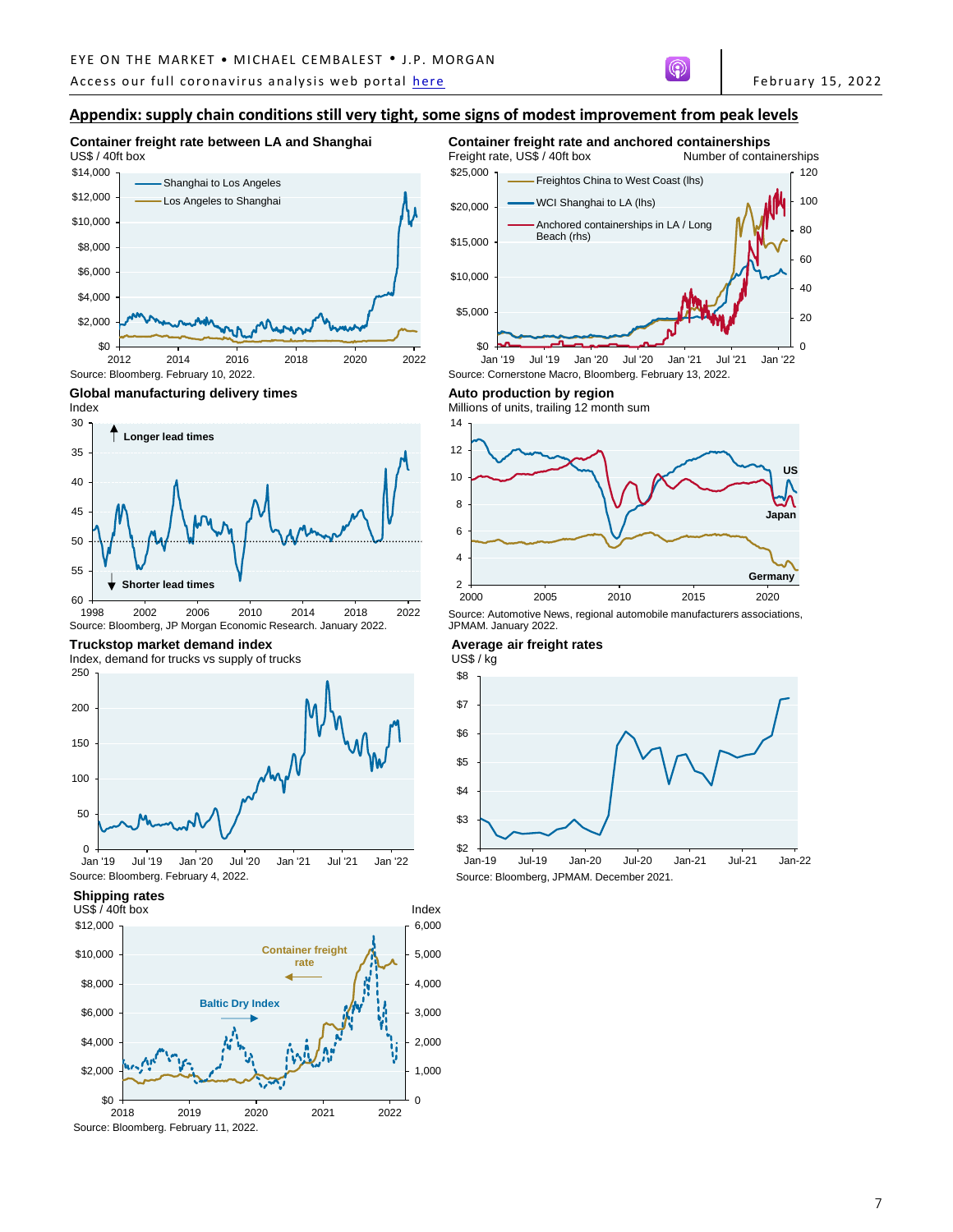### Access our full coronavirus analysis web portal here **the contract of the Fermi analysis web** portal here **Fermi analysis web** port all here the state of the February 15, 2022

### **IMPORTANT INFORMATION**

This report uses rigorous security protocols for selected data sourced from Chase credit and debit card transactions to ensure all information is kept confidential and secure. All selected data is highly aggregated and all unique identifiable information, including names, account numbers, addresses, dates of birth, and Social Security Numbers, is removed from the data before the report's author receives it. The data in this report is not representative of Chase's overall credit and debit cardholder population.

The views, opinions and estimates expressed herein constitute Michael Cembalest's judgment based on current market conditions and are subject to change without notice. Information herein may differ from those expressed by other areas of J.P. Morgan. This information in no way constitutes J.P. Morgan Research and should not be treated as such.

The views contained herein are not to be taken as advice or a recommendation to buy or sell any investment in any jurisdiction, nor is it a commitment from J.P. Morgan or any of its subsidiaries to participate in any of the transactions mentioned herein. Any forecasts, figures, opinions or investment techniques and strategies set out are for information purposes only, based on certain assumptions and current market conditions and are subject to change without prior notice. All information presented herein is considered to be accurate at the time of production. This material does not contain sufficient information to support an investment decision and it should not be relied upon by you in evaluating the merits of investing in any securities or products. In addition, users should make an independent assessment of the legal, regulatory, tax, credit and accounting implications and determine, together with their own professional advisers, if any investment mentioned herein is believed to be suitable to their personal goals. Investors should ensure that they obtain all available relevant information before making any investment. It should be noted that investment involves risks, the value of investments and the income from them may fluctuate in accordance with market conditions and taxation agreements and investors may not get back the full amount invested. Both past performance and yields are not reliable indicators of current and future results.

Non-affiliated entities mentioned are for informational purposes only and should not be construed as an endorsement or sponsorship of J.P. Morgan Chase & Co. or its affiliates.

### **For J.P. Morgan Asset Management Clients:**

J.P. Morgan Asset Management is the brand for the asset management business of JPMorgan Chase & Co. and its affiliates worldwide.

To the extent permitted by applicable law, we may record telephone calls and monitor electronic communications to comply with our legal and regulatory obligations and internal policies. Personal data will be collected, stored and processed by J.P. Morgan Asset Management in accordance with our privacy policies a[t https://am.jpmorgan.com/global/privacy.](https://am.jpmorgan.com/global/privacy)

### **ACCESSIBILITY**

For U.S. only: If you are a person with a disability and need additional support in viewing the material, please call us at 1-800-343-1113 for assistance.

#### This communication is issued by the following entities:

In the United States, by J.P. Morgan Investment Management Inc. or J.P. Morgan Alternative Asset Management, Inc., both regulated by the Securities and Exchange Commission; in Latin America, for intended recipients' use only, by local J.P. Morgan entities, as the case may be.; in Canada, for institutional clients' use only, by JPMorgan Asset Management (Canada) Inc., which is a registered Portfolio Manager and Exempt Market Dealer in all Canadian provinces and territories except the Yukon and is also registered as an Investment Fund Manager in British Columbia, Ontario, Quebec and Newfoundland and Labrador. In the United Kingdom, by JPMorgan Asset Management (UK) Limited, which is authorized and regulated by the Financial Conduct Authority; in other European jurisdictions, by JPMorgan Asset Management (Europe) S.à r.l. In Asia Pacific ("APAC"), by the following issuing entities and in the respective jurisdictions in which they are primarily regulated: JPMorgan Asset Management (Asia Pacific) Limited, or JPMorgan Funds (Asia) Limited, or JPMorgan Asset Management Real Assets (Asia) Limited, each of which is regulated by the Securities and Futures Commission of Hong Kong; JPMorgan Asset Management (Singapore) Limited (Co. Reg. No. 197601586K), which this advertisement or publication has not been reviewed by the Monetary Authority of Singapore; JPMorgan Asset Management (Taiwan) Limited; JPMorgan Asset Management (Japan) Limited, which is a member of the Investment Trusts Association, Japan, the Japan Investment Advisers Association, Type II Financial Instruments Firms Association and the Japan Securities Dealers Association and is regulated by the Financial Services Agency (registration number "Kanto Local Finance Bureau (Financial Instruments Firm) No. 330"); in Australia, to wholesale clients only as defined in section 761A and 761G of the Corporations Act 2001 (Commonwealth), by JPMorgan Asset Management (Australia) Limited (ABN 55143832080) (AFSL 376919). For all other markets in APAC, to intended recipients only.

### **For J.P. Morgan Private Bank Clients:**

### **ACCESSIBILITY**

J.P. Morgan is committed to making our products and services accessible to meet the financial services needs of all our clients. Please direct any accessibility issues to the Private Bank Client Service Center at 1-866-265-1727.

### **LEGAL ENTITY, BRAND & REGULATORY INFORMATION**

In the **United States**, bank deposit accounts and related services, such as checking, savings and bank lending, are offered by **JPMorgan Chase Bank, N.A.** Member FDIC.

**JPMorgan Chase Bank, N.A.** and its affiliates (collectively **"JPMCB"**) offer investment products, which may include bank-managed investment accounts and custody, as part of its trust and fiduciary services. Other investment products and services, such as brokerage and advisory accounts, are offered through **J.P. Morgan Securities LLC ("JPMS")**, a member of [FINRA](http://www.finra.org/) an[d SIPC.](http://www.sipc.org/) Annuities are made available through Chase Insurance Agency, Inc. (CIA), a licensed insurance agency, doing business as Chase Insurance Agency Services, Inc. in Florida. JPMCB, JPMS and CIA are affiliated companies under the common control of JPM. Products not available in all states.

In **Luxembourg**, this material is issued by **J.P. Morgan Bank Luxembourg S.A. (JPMBL)**, with registered office at European Bank and Business Centre, 6 route de Treves, L-2633, Senningerberg, Luxembourg. R.C.S Luxembourg B10.958. Authorized and regulated by Commission de Surveillance du Secteur Financier (CSSF) and jointly supervised by the European Central Bank (ECB) and the CSSF. J.P. Morgan Bank Luxembourg S.A. is authorized as a credit institution in accordance with the Law of 5th April 1993. In the **United Kingdom**, this material is issued by **J.P. Morgan Bank Luxembourg S.A., London Branch,** registered office at 25 Bank Street, Canary Wharf, London E14 5JP. Authorised and regulated by Commission de Surveillance du Secteur Financier (CSSF) and jointly supervised by the European Central Bank (ECB) and the CSSF. Deemed authorised by the Prudential Regulation Authority. Subject to regulation by the Financial Conduct Authority and limited regulation by the Prudential Regulation Authority. Details of the Temporary Permissions Regime, which allows EEA-based firms to operate in the UK for a limited period while seeking full authorisation, are available on the Financial Conduct Authority's website. In **Spain**, this material is distributed by **J.P. Morgan Bank Luxembourg S.A., Sucursal en España**, with registered office at Paseo de la Castellana, 31, 28046 Madrid, Spain. J.P. Morgan Bank Luxembourg S.A., Sucursal en